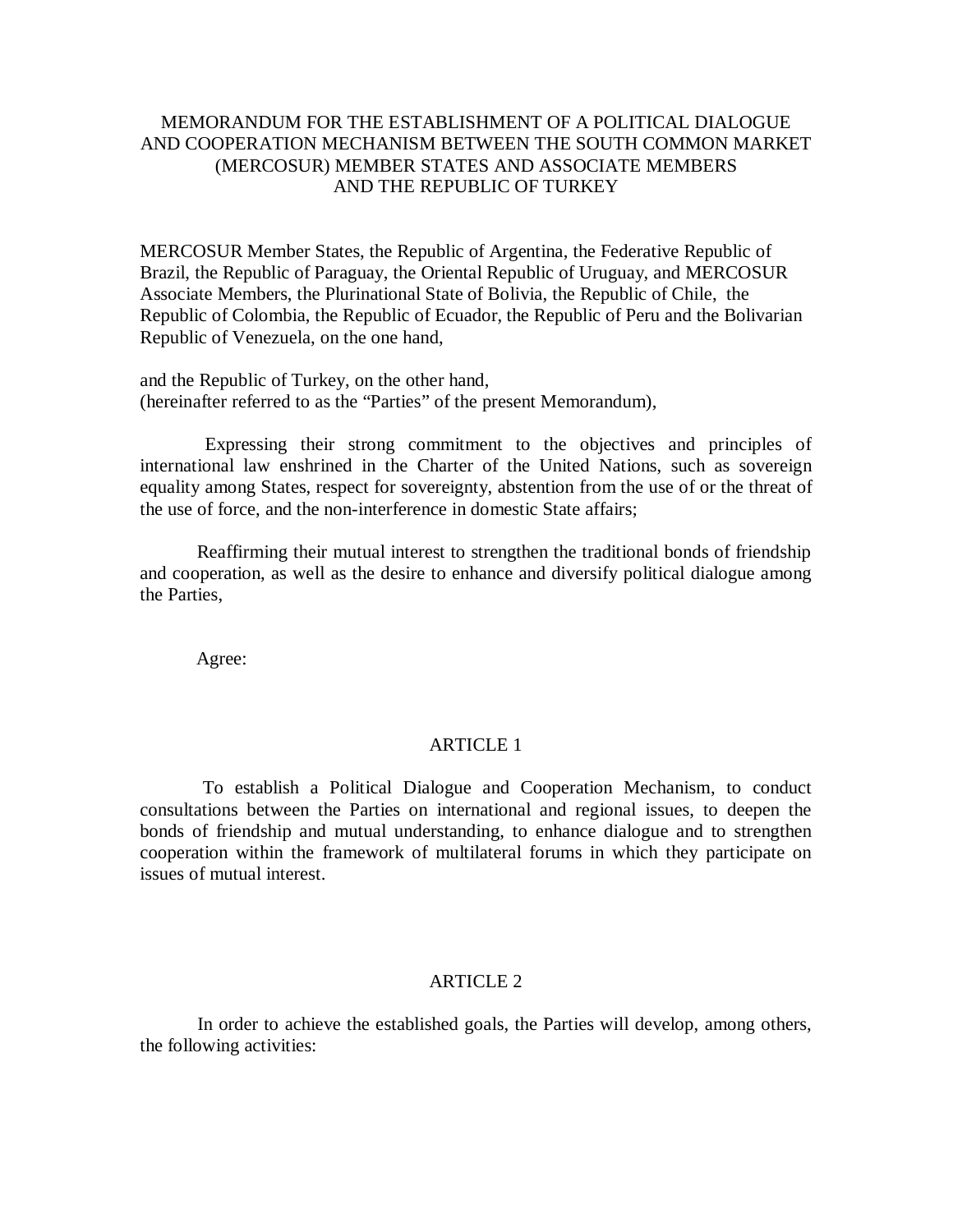- 1) Strengthen collaborative and cooperation practices in the international field by holding regular consultations on issues of mutual interest whenever suitable and timely for the Parties;
- 2) Exchange experiences and information on regional integration processes;
- 3) Organize, hold and participate in conferences, seminars and other events of mutual interest, related to the matters referred to in Article 3.

## ARTICLE 3

 Political dialogue and cooperation will include, among others, the following issues:

 Review and discussion of long term relations between the Parties and issues related to the promotion and protection of democracy and human rights, maintenance of international peace and security, prevention of conflicts, strengthening of international security, disarmament and non-proliferation of weapons of mass destruction, cooperation in the fight against terrorism in all its forms and manifestations, the global problem of drugs, asset laundering, smuggling of migrants, trafficking in persons, corruption and other forms of transnational organized crime, the strengthening of multilateralism particularly within the United Nations System, social development, social inclusion and cohesion, elimination of poverty, and cooperation on scientific and technical issues**.**

## ARTICLE 4

 The Mechanism of Political Dialogue and Cooperation between the Parties will be coordinated by the MERCOSUR's Political Agreement and Consultation Forum and the Ministry of Foreign Affairs of the Republic of Turkey.

The Parties may carry out their different meetings in the level and place that they consider most appropriate by mutual agreement. The Parties will hold meetings at Ministerial and/or High Official level at least every two years.

 The date and the agenda of each meeting will be agreed to by the National Coordination of MERCOSUR's Political Agreement and Consultation Forum exercising the Rotational Presidency of MERCOSUR and the Ministry of Foreign Affairs of the Republic of Turkey.

In case of mutual interest, the Parties may propose, through diplomatic channels, to evaluate the possibility to convene specialized meetings between the relevant agencies and institutions of the Republic of Turkey ant the Meetings of Ministers and/or Meetings of High Officials of MERCOSUR´s structure with specific competence in the subject mentioned in Article 3.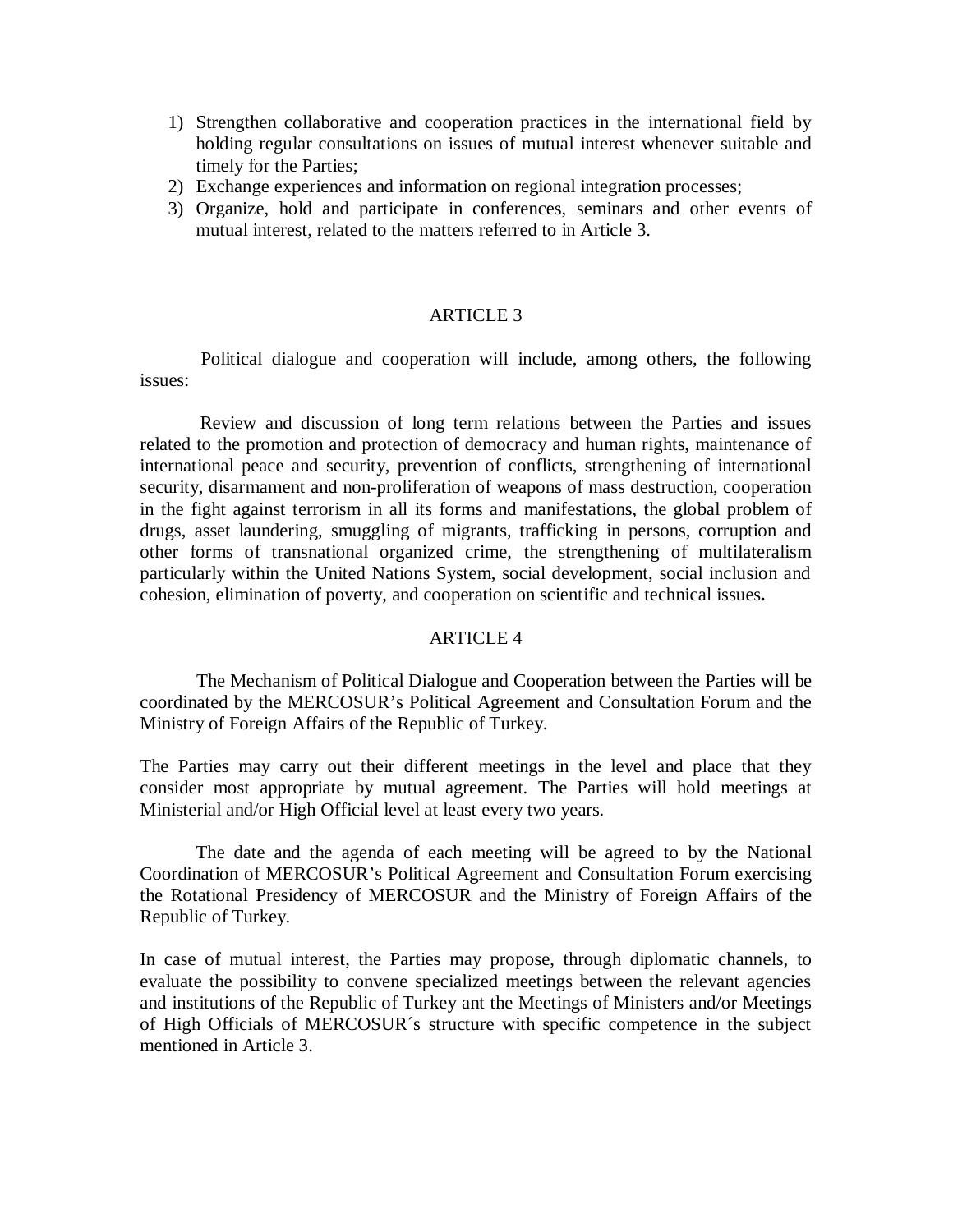#### ARTICLE 5

The present Memorandum will enter into force on the day of its signature and will remain in force for an indefinite period of time. Any of the Parties may terminate the Memorandum by written notification to the other Party six months in advance.

#### ARTICLE 6

 None of the articles of this Memorandum shall affect the respective rights and obligations of the Parties regarding the Agreements, Conventions and other international legal instruments which they are part of, individually as well as collectively, nor shall they generate rights and/or obligations beyond the Mechanism of Political Dialogue and Cooperation itself.

#### ARTICLE 7

The Republic of Paraguay will be the depositary of the present Memorandum on behalf of MERCOSUR and the Associate States.

 Done at ……………….., on ……………….., in two original copies in Spanish, Portuguese, English and Turkish, all texts being equally authentic. In case of disagreement in interpretation, the English text shall prevail.

On behalf of the Republic of Turkey

\_\_\_\_\_\_\_\_\_\_\_\_\_\_\_\_\_\_\_\_\_\_\_\_

On behalf of the Republic of Argentina

\_\_\_\_\_\_\_\_\_\_\_\_\_\_\_\_\_\_\_\_\_\_\_\_\_\_\_\_\_\_\_\_

\_\_\_\_\_\_\_\_\_\_\_\_\_\_\_\_\_\_\_\_\_\_\_\_\_\_\_\_\_

On behalf of the Federative Republic of Brazil

\_\_\_\_\_\_\_\_\_\_\_\_\_\_\_\_\_\_\_\_\_\_\_\_\_\_\_\_\_ On behalf of the Republic of Paraguay

\_\_\_\_\_\_\_\_\_\_\_\_\_\_\_\_\_\_\_\_\_\_\_\_\_\_\_\_\_\_\_\_

On behalf of the Oriental Republic of Uruguay